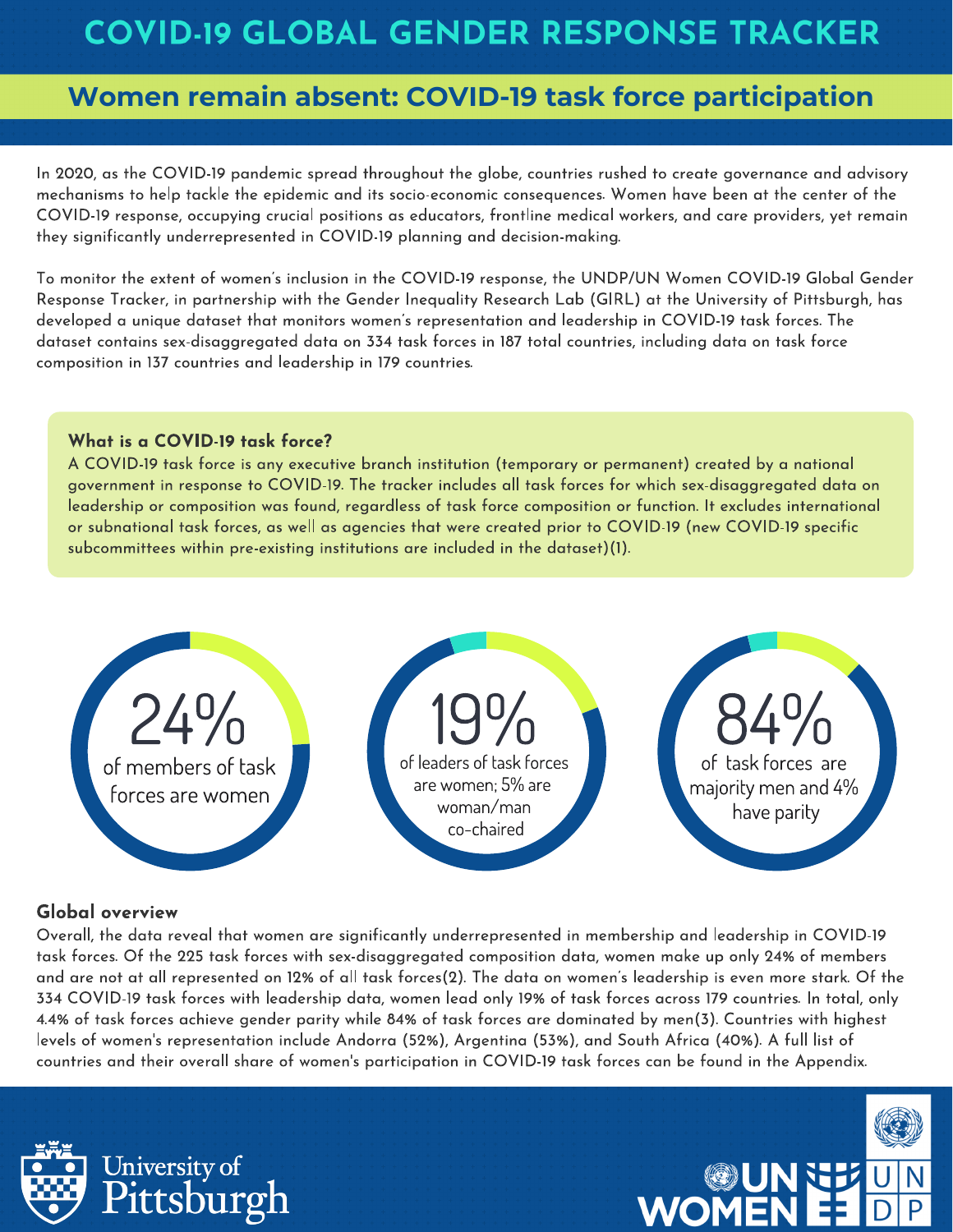#### Regional trends:

Women's level of participation in COVID-19 task forces varies significantly by region, with women best represented in Europe, North America, Australia and New Zealand (32%), Latin America and the Caribbean (29%) and sub-Saharan Africa (20%). Rates of women's leadership on COVID-19 task forces is even lower – ranging from 8-27%, with Europe, North America, Australia, and New Zealand and East Asia, South-East Asia and Oceania registering the highest proportion of female leads.

| <b>Region</b>                                                                                      | <b>Total task forces</b><br>identified for the<br><b>Tracker</b> | <b>Task forces</b><br>with<br>composition<br>data | <b>Task forces</b><br>with<br><b>leadership</b><br>data | <b>Average share of</b><br>women on task<br><b>forces</b> | <b>Share of women</b><br>task force<br><b>leaders</b> |
|----------------------------------------------------------------------------------------------------|------------------------------------------------------------------|---------------------------------------------------|---------------------------------------------------------|-----------------------------------------------------------|-------------------------------------------------------|
| <b>Central Asia and Southern Asia (8 of 14</b><br>countries and territories)                       | 26                                                               | 9                                                 | 25                                                      | 17%                                                       | 8%                                                    |
| <b>East Asia, South-East Asia and Oceania</b><br>(17 of 45 countries and territories)              | 37                                                               | 22                                                | 37                                                      | 15%                                                       | 22%                                                   |
| <b>Europe, North America, Australia and New</b><br>Zealand (38 of 58 countries and<br>territories) | 92                                                               | 72                                                | 86                                                      | 32%                                                       | 27%                                                   |
| Latin America and the Caribbean (30 of 52<br>countries and territories)                            | 84                                                               | 60                                                | 76                                                      | 29%                                                       | 20%                                                   |
| <b>Northern Africa and Western Asia (18 of</b><br><b>25 countries and territories)</b>             | 38                                                               | 27                                                | 37                                                      | 16%                                                       | 8%                                                    |
| <b>Sub-Saharan Africa (26 of 53 countries</b><br>and territories)                                  | 57                                                               | 35                                                | 54                                                      | 20%                                                       | 17%                                                   |
| Global Average (137 of 247 countries and<br>territories)                                           | 334                                                              | 225                                               | 315                                                     | 24%                                                       | 19%                                                   |

#### Despite these overall discouraging trends, a few countries have created task forces to respond to the specific needs and challenges faced by women and diverse populations:

Fiji created the COVID-19 Response Gender Working Group through the Ministry of Women, Children and Poverty Alleviation. It brings together ministry officials, civil society, and development organizations, including UN Women, to study the effects of COVID-19 on Fijian women and girls, and to promote long-term recovery. Fiji has also created a Gender Based Violence Working Group.

The Technical Taskforce of Corona in Pregnancy was created in Lebanon by the Ministry of Public Health to monitor the relationship between pregnancy and COVID-19. The task force brings together public health officials and medical experts to provide guidance on good clinical practices and decision-making based on scientific evidence.

Chile has created two task forces with an explicit mandate to address women's economic security. The Board of Economic Reactivation for Women targets sectors that have been impacted by COVID-19 and promotes women's entrepreneurship. The Technical Working Group on Women and Construction promotes the integration of women into the construction industry, a historically male-dominated field.

The COVID-19 Health Equity Taskforce in the United States brings together members from a range of racial, ethnic, and minority population groups, including immigrants, individuals with disabilities, LGBTQ+ individuals, and Tribal governments. Duties of this task force include advising government on topics including equitable COVID-19 response and culturally-aligned outreach to underserved populations.



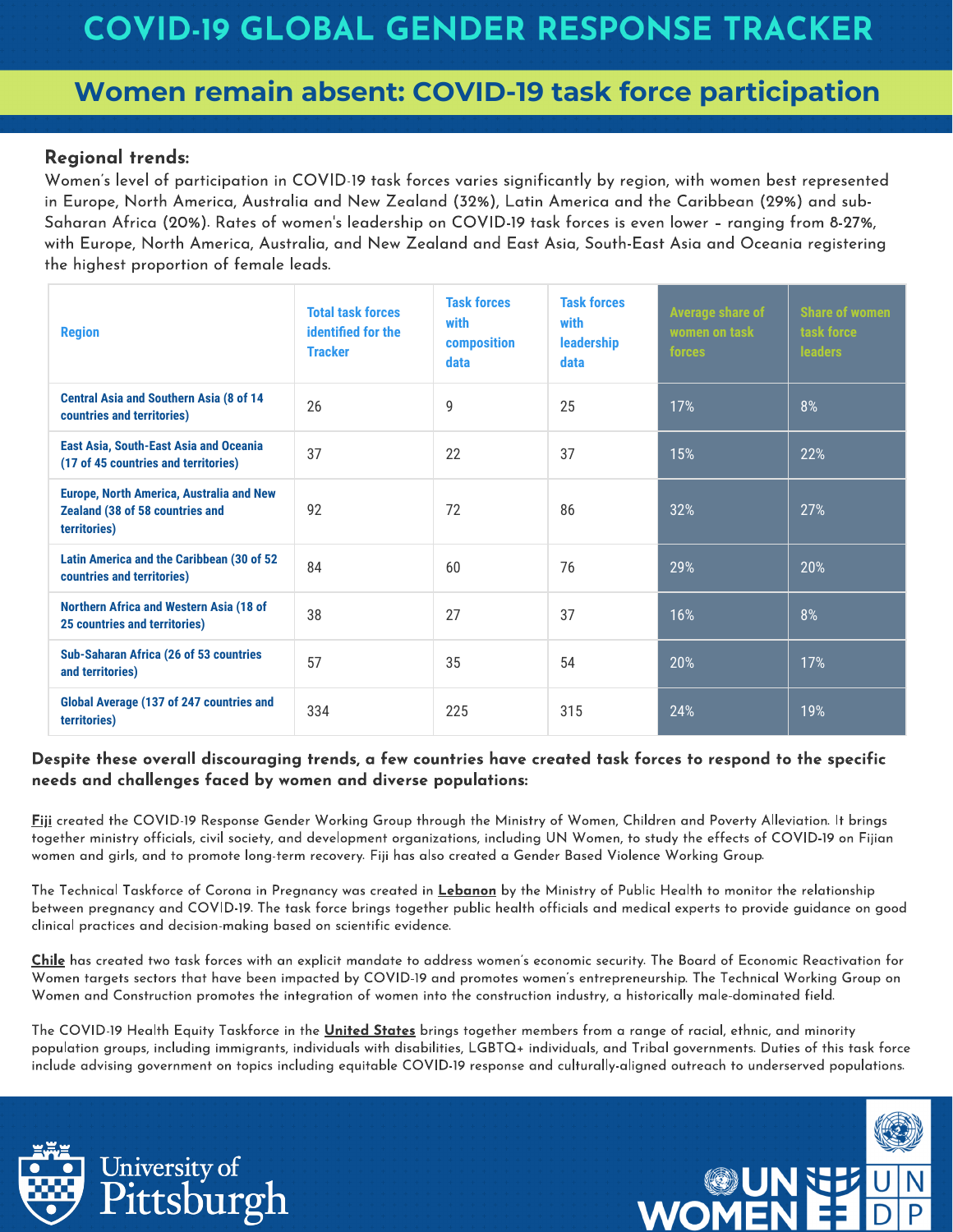#### Task force types

Women are better represented on task forces that serve an advisory function (33%) compared to those with decisionmaking authority (24%). In fact, women are completely absent from 13% of decision-making task forces (20 of 154) and 8% of expert-advisory task forces (6 of 71) worldwide.



Almost all task forces in the dataset are focused on public health (44%), economic (12%) or multi-sectoral (37%) responses(4). Women make up 30% of public health task forces compared to roughly 24% of economic and multisectoral task forces. While women's relatively higher rate of representation on public health task forces is a good sign, it still falls significantly short given that women make up 70% of healthcare workers globally(5).

#### What are the implications?

Across the board, women are being left out of high-level discussions on COVID-19 response and recovery. Given the low rates of women's participation in COVID-19 governance, it is not surprising that the UNDP/UN Women COVID-19 Global Gender Response Tracker has found that only 42 out of 219 countries and territories (19%) have a holistic gender-sensitive policy response, addressing women's economic security, unpaid care work, and violence against women and girls. To ensure that women's health and socio-economic needs are being met, it is crucial that governments actively ensure equal participation to decision-making institutions as a pre-condition to democracy and development, particularly in times of crisis.

(4) The remaining 7% of task forces focus on education, public health enforcement, anti-corruption, or other.

(5) World Health Organization, "Gender Equity in the health workforce: Analysis of 104 countries."





<sup>(1)</sup> The methodological guidelines for data collection on COVID-19 Task Forces were established by Gender Inequality Research Lab (GIRL) at the University of Pittsburgh, through their ongoing partnership with UNDP on Gender Equality in Public Administration. The data were compiled by GIRL and UN Online Volunteers, with coordination by the tracker team, and validated by UNDP/UN Women with the support of country offices. Findings should be interpreted with caution. This is a living dataset with task forces being regularly added and updated. There may be data gaps or biases due to lack of available information or underreporting. The existence of COVID-19 task forces does not necessarily correspond to the quality of government response, as many countries have pre-existing institutions that oversee pandemic response. Additional details on the methodology can be found in our methodological note here: https://data.undp.org/gendertracker/. To provide information on new task forces to be included in the UNDP/UN Women COVID-19 Global Gender Response Tracker please contact covid.gender.helpdesk@undp.org.

<sup>(2)</sup> Country and regional averages are based on a simple average of all task forces in a country. The number of task forces included in the dataset per country ranges from 1 to 14 and includes 137 countries. Data disaggregated by sex is not available for all countries.

<sup>(3)</sup> These figures are based on the UN Secretary General's System-Wide Strategy on Gender Parity, which considers parity to be within the 47%-53% margin, recognizing that this should not be a ceiling for women's representation given their historical discrimination in decision-making positions. Task forces dominated by men are those with less than 47% women.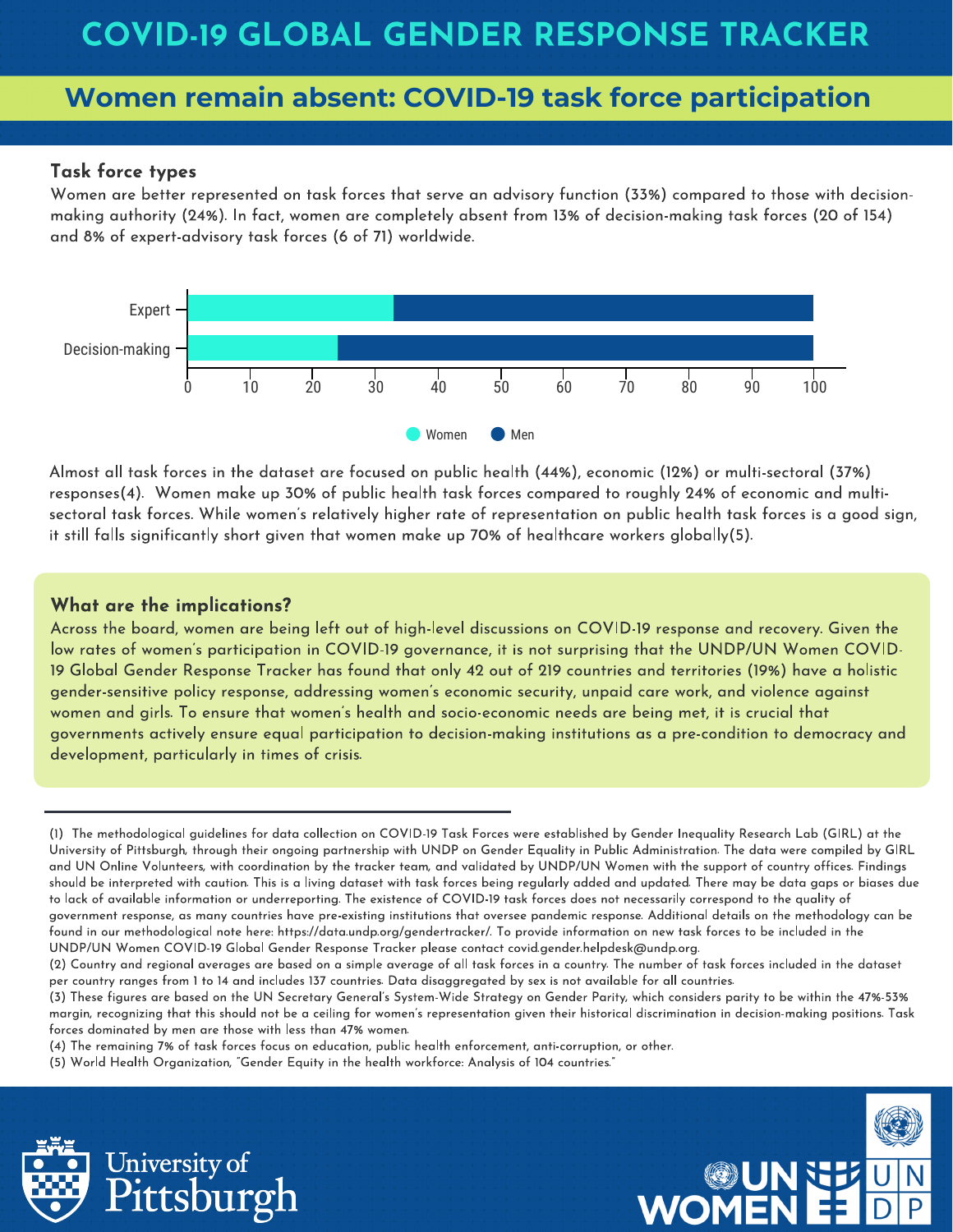### Appendix: Country-level task force composition data

| <b>Country</b>                                        | <b>Task forces with composition data</b> | Average share of women on task forces (%) |
|-------------------------------------------------------|------------------------------------------|-------------------------------------------|
| <b>Central and Southern Asia</b>                      |                                          |                                           |
| <b>Bangladesh</b>                                     | $\mathbf{1}$                             | 13                                        |
| <b>Bhutan</b>                                         | $\overline{2}$                           | 15                                        |
| India                                                 | $\mathbf{1}$                             | 13                                        |
| <b>Kyrgyzstan</b>                                     | $\mathbf{1}$                             | 43                                        |
| <b>Nepal</b>                                          | $\mathbf{1}$                             | $\boldsymbol{0}$                          |
| <b>Pakistan</b>                                       | $\mathbf{1}$                             | $\,8\,$                                   |
| <b>Sri Lanka</b>                                      | $\mathbf{1}$                             | 33                                        |
| <b>Tajikistan</b>                                     | $\mathbbm{1}$                            | $\mathsf g$                               |
| East Asia, South-East Asia and Oceania                |                                          |                                           |
| <b>American Samoa</b>                                 | $\sqrt{2}$                               | 35                                        |
| <b>Cambodia</b>                                       | $\ensuremath{\mathsf{3}}$                | 12                                        |
| <b>China</b>                                          | $\overline{2}$                           | 14                                        |
| <b>China, Hong Kong Special Administrative Region</b> | $\mathbf{1}$                             | $40\,$                                    |
| Fiji                                                  | $\mathbf{1}$                             | 25                                        |
| <b>Guam</b>                                           | $\mathbf{1}$                             | 33                                        |
| <b>Indonesia</b>                                      | $\mathbf{1}$                             | 10                                        |
| <b>Japan</b>                                          | $\mathbf{1}$                             | 17                                        |
| <b>Lao People's Democratic Republic</b>               | $\mathbf{1}$                             | $\pmb{0}$                                 |
| <b>Myanmar</b>                                        | $\sqrt{2}$                               | 9                                         |
| <b>Northern Mariana Islands</b>                       | $\mathbf{1}$                             | $10\,$                                    |
| <b>Papua New Guinea</b>                               | $\mathbf{1}$                             | $\boldsymbol{0}$                          |
| <b>Philippines</b>                                    | $\mathbbm{1}$                            | $\pmb{0}$                                 |
| <b>Singapore</b>                                      | $\mathbbm{1}$                            | 9                                         |
| <b>Thailand</b>                                       | $\mathbbm{1}$                            | $\pmb{0}$                                 |
| <b>Timor-Leste</b>                                    | $\mathbbm{1}$                            | $40\,$                                    |
| <b>Viet Nam</b>                                       | $\mathbbm{1}$                            | $\overline{7}$                            |



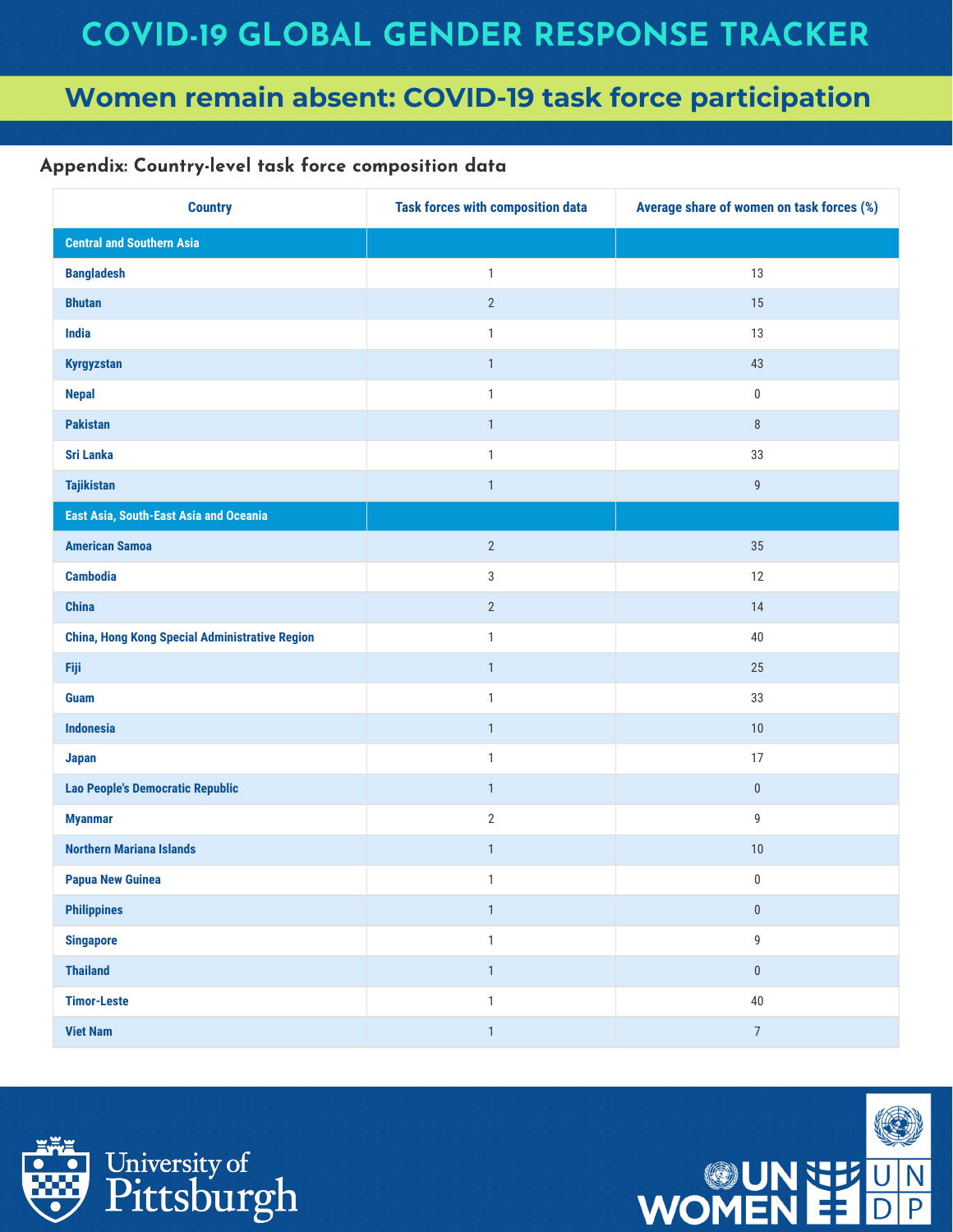| <b>Country</b>                                   | <b>Task forces with composition data</b> | Average share of women on task forces (%) |
|--------------------------------------------------|------------------------------------------|-------------------------------------------|
| Europe, North America, Australia and New Zealand |                                          |                                           |
| <b>Albania</b>                                   | $\mathbf{1}$                             | 73                                        |
| <b>Andorra</b>                                   | $\sqrt{3}$                               | 52                                        |
| <b>Australia</b>                                 | $\mathbbm{1}$                            | 44                                        |
| <b>Austria</b>                                   | $\mathbf{1}$                             | 37                                        |
| <b>Belarus</b>                                   | $\mathbbm{1}$                            | 9                                         |
| <b>Bulgaria</b>                                  | $\mathbf{1}$                             | 33                                        |
| <b>Canada</b>                                    | $\boldsymbol{6}$                         | 47                                        |
| <b>Czechia</b>                                   | $\mathbf{1}$                             | $\pmb{0}$                                 |
| <b>Estonia</b>                                   | $\sqrt{2}$                               | 63                                        |
| <b>Finland</b>                                   | $\overline{5}$                           | 51                                        |
| <b>France</b>                                    | $\sqrt{2}$                               | $30\,$                                    |
| Gibraltar                                        | $\sqrt{2}$                               | $5\,$                                     |
| <b>Greece</b>                                    | $\mathbbm{1}$                            | 31                                        |
| <b>Guernsey</b>                                  | $\mathbf{1}$                             | $\pmb{0}$                                 |
| <b>Holy See</b>                                  | $\mathbbm{1}$                            | $\pmb{0}$                                 |
| <b>Hungary</b>                                   | $\mathbf{1}$                             | $\overline{7}$                            |
| <b>Iceland</b>                                   | $\mathbf{1}$                             | 60                                        |
| <b>Ireland</b>                                   | $\sqrt{2}$                               | 58                                        |
| <b>Isle of Man</b>                               | $\mathbbm{1}$                            | $\pmb{0}$                                 |
| <b>Italy</b>                                     | $\overline{4}$                           | $19$                                      |
| <b>Jersey</b>                                    | $\mathbf{1}$                             | $50\,$                                    |
| Latvia                                           | $\overline{2}$                           | 41                                        |
| <b>Luxembourg</b>                                | $\mathbbm{1}$                            | $38\,$                                    |
| <b>Monaco</b>                                    | $\mathbf{1}$                             | $20\,$                                    |
| <b>Montenegro</b>                                | $\mathbf{1}$                             | 32                                        |
| <b>Netherlands</b>                               | $\mathbf{1}$                             | 57                                        |



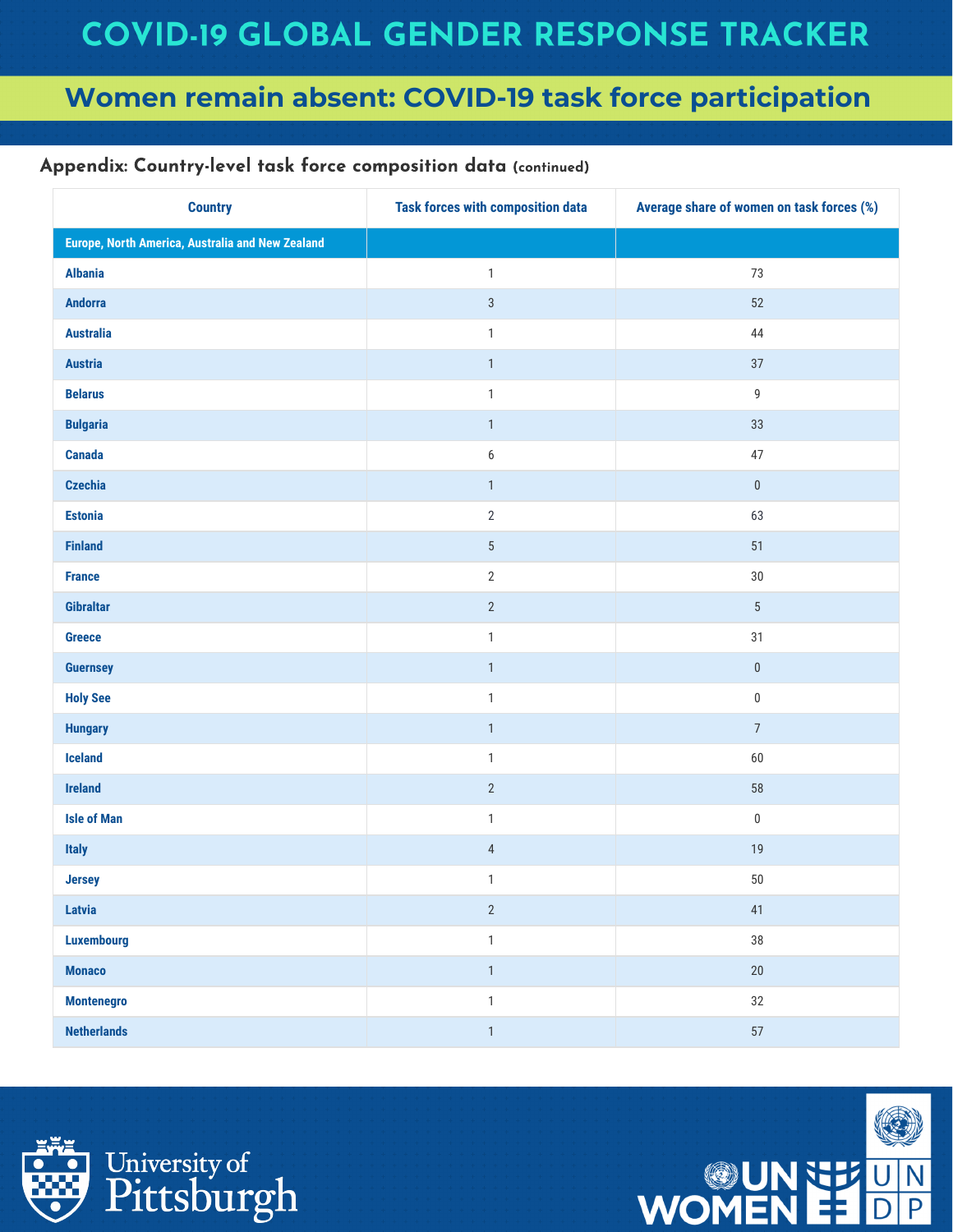| <b>Country</b>                                                  | <b>Task forces with composition data</b> | Average share of women on task forces (%) |
|-----------------------------------------------------------------|------------------------------------------|-------------------------------------------|
| Europe, North America, Australia and New Zealand<br>(continued) |                                          |                                           |
| <b>New Zealand</b>                                              | $\overline{7}$                           | 45                                        |
| <b>North Macedonia</b>                                          | $\mathbf{1}$                             | 20                                        |
| <b>Poland</b>                                                   | $\sqrt{3}$                               | 37                                        |
| <b>Portugal</b>                                                 | $\sqrt{2}$                               | 46                                        |
| <b>Russian Federation</b>                                       | $\sqrt{2}$                               | 18                                        |
| <b>San Marino</b>                                               | $\mathbf{1}$                             | 25                                        |
| <b>Serbia</b>                                                   | $\mathbf{1}$                             | 26                                        |
| <b>Spain</b>                                                    | $\mathbf{1}$                             | 43                                        |
| <b>Switzerland</b>                                              | $\sqrt{2}$                               | 25                                        |
| <b>Ukraine</b>                                                  | $\mathbf{1}$                             | $\pmb{0}$                                 |
| <b>United Kingdom</b>                                           | $\sqrt{2}$                               | 30                                        |
| <b>United States</b>                                            | $\sqrt{4}$                               | $30\,$                                    |
| <b>Latin America and the Caribbean</b>                          |                                          |                                           |
| <b>Antigua and Barbuda</b>                                      | $\sqrt{3}$                               | 36                                        |
| <b>Argentina</b>                                                | $\sqrt{2}$                               | 53                                        |
| <b>Bahamas</b>                                                  | $\sqrt{2}$                               | $35\,$                                    |
| <b>Barbados</b>                                                 | $\mathbf{1}$                             | 38                                        |
| <b>Belize</b>                                                   | $\mathbf{1}$                             | 89                                        |
| <b>Bermuda</b>                                                  | $\mathbf{1}$                             | 33                                        |
| <b>Bolivia (Plurinational State of)</b>                         | $\mathbf{1}$                             | 25                                        |
| <b>Brazil</b>                                                   | $\mathbf{1}$                             | 11                                        |
| <b>Chile</b>                                                    | $\boldsymbol{6}$                         | $28\,$                                    |
| <b>Colombia</b>                                                 | $\mathbf{1}$                             | 22                                        |
| <b>Cuba</b>                                                     | $\mathbf{1}$                             | $33\,$                                    |
| <b>Dominican Republic</b>                                       | $\overline{2}$                           | 37                                        |
| <b>Ecuador</b>                                                  | $\mathbbm{1}$                            | $26\,$                                    |



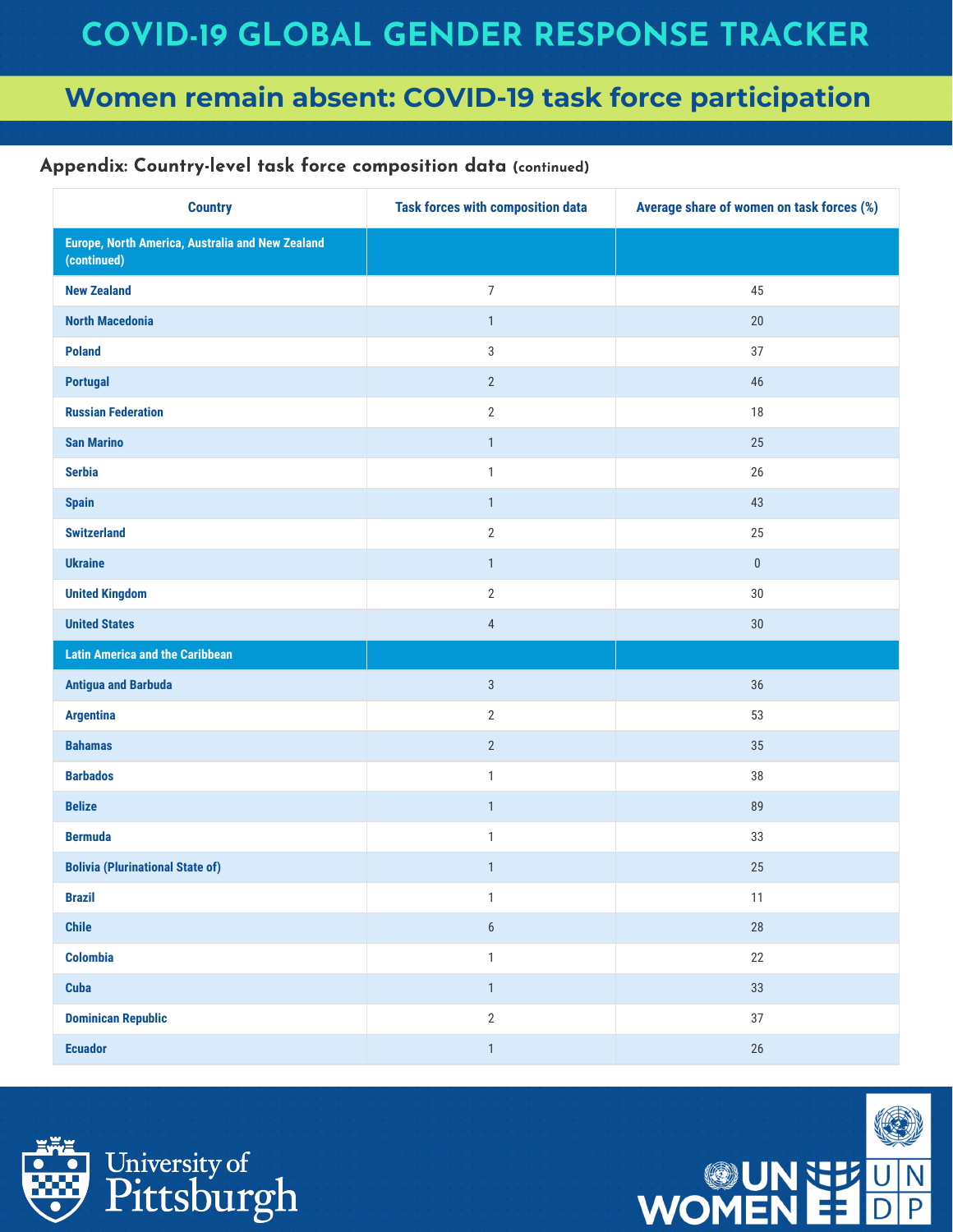| <b>Country</b>                                     | <b>Task forces with composition data</b> | Average share of women on task forces (%) |
|----------------------------------------------------|------------------------------------------|-------------------------------------------|
| <b>Latin America and the Caribbean (continued)</b> |                                          |                                           |
| <b>El Salvador</b>                                 | $\mathbf{1}$                             | $\boldsymbol{0}$                          |
| <b>French Guiana</b>                               | $\mathbf{1}$                             | $38\,$                                    |
| <b>Grenada</b>                                     | $\mathbf{1}$                             | 29                                        |
| <b>Guatemala</b>                                   | $\mathbf{1}$                             | $\pmb{0}$                                 |
| Guyana                                             | $\mathbf{1}$                             | 27                                        |
| <b>Haiti</b>                                       | $\overline{2}$                           | 12                                        |
| <b>Jamaica</b>                                     | 14                                       | 24                                        |
| <b>Martinique</b>                                  | $\mathbf{1}$                             | 29                                        |
| <b>Paraguay</b>                                    | $\sqrt{2}$                               | 39                                        |
| Peru                                               | $\mathbf{1}$                             | 13                                        |
| <b>Saint Lucia</b>                                 | $\overline{2}$                           | $50\,$                                    |
| <b>Sint Maarten (Dutch part)</b>                   | $\mathbf{1}$                             | 42                                        |
| <b>St. Kitts and Nevis</b>                         | $\sqrt{2}$                               | 15                                        |
| <b>St. Vincent and the Grenadines</b>              | $\mathbf{1}$                             | $\, 8$                                    |
| <b>Trinidad &amp; Tobago</b>                       | $\mathbf{1}$                             | 14                                        |
| <b>Uruguay</b>                                     | $\sqrt{3}$                               | $18$                                      |
| <b>Venezuela (Bolivarian Republic of)</b>          | $\overline{2}$                           | $35\,$                                    |
| <b>Northern Africa and Western Asia</b>            |                                          |                                           |
| <b>Algeria</b>                                     | $\mathbf{1}$                             | $\boldsymbol{0}$                          |
| <b>Armenia</b>                                     | $\overline{2}$                           | 14                                        |
| <b>Azerbaijan</b>                                  | $\mathbf{1}$                             | 3                                         |
| <b>Bahrain</b>                                     | $\mathbf{1}$                             | 21                                        |
| <b>Cyprus</b>                                      | $\mathbbm{1}$                            | $44\,$                                    |
| <b>Egypt</b>                                       | $\sqrt{3}$                               | 29                                        |
| Georgia                                            | $\mathbbm{1}$                            | 29                                        |
| <b>Iraq</b>                                        | $\mathbf{1}$                             | $\overline{4}$                            |



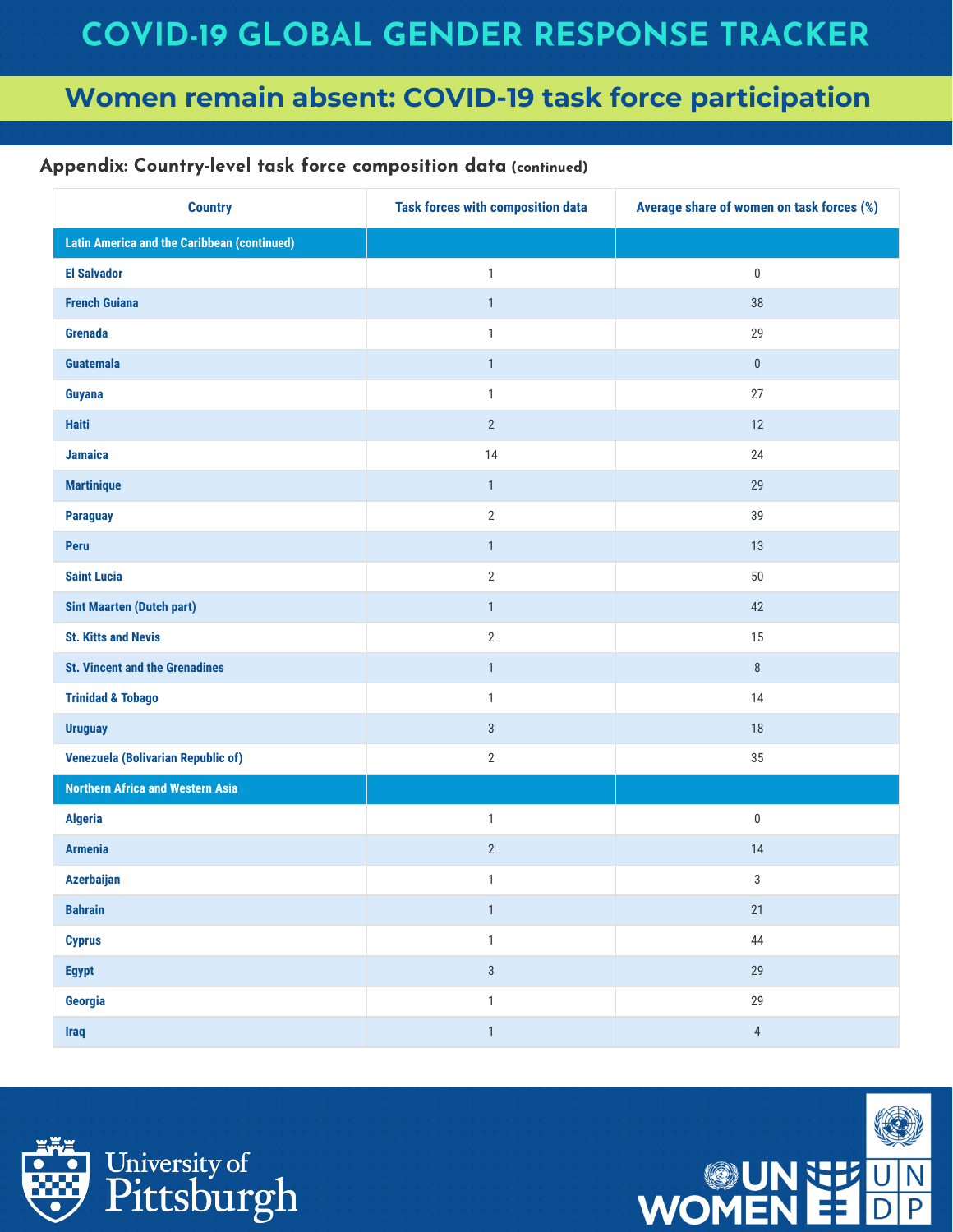| <b>Country</b>                                      | <b>Task forces with composition data</b> | Average share of women on task forces (%) |
|-----------------------------------------------------|------------------------------------------|-------------------------------------------|
| <b>Northern Africa and Western Asia (continued)</b> |                                          |                                           |
| <b>Israel</b>                                       | $\mathbf{1}$                             | $\pmb{0}$                                 |
| <b>Jordan</b>                                       | $\mathbf{1}$                             | $\mathsf g$                               |
| <b>Kuwait</b>                                       | $\mathbf{1}$                             | $10$                                      |
| Lebanon                                             | $\overline{4}$                           | 30                                        |
| <b>Libya</b>                                        | $2\,$                                    | 22                                        |
| <b>Morocco</b>                                      | $\sqrt{2}$                               | 19                                        |
| <b>Oman</b>                                         | $\mathbf{1}$                             | $10$                                      |
| <b>Qatar</b>                                        | $\mathbf{1}$                             | $\boldsymbol{6}$                          |
| <b>Saudi Arabia</b>                                 | $\mathbf{1}$                             | $\pmb{0}$                                 |
| <b>Turkey</b>                                       | $\overline{2}$                           | 29                                        |
| <b>Sub-Saharan Africa</b>                           |                                          |                                           |
| <b>Benin</b>                                        | $\mathbf{1}$                             | $\pmb{0}$                                 |
| <b>Botswana</b>                                     | $\mathbf{1}$                             | $\pmb{0}$                                 |
| <b>Burkina Faso</b>                                 | $2\,$                                    | 26                                        |
| <b>Burundi</b>                                      | $\mathbf{1}$                             | $\pmb{0}$                                 |
| <b>Central African Republic</b>                     | $\mathbf{1}$                             | 20                                        |
| <b>Chad</b>                                         | $\mathbf{1}$                             | 11                                        |
| <b>Comoros</b>                                      | $\mathbf{1}$                             | $\boldsymbol{6}$                          |
| <b>Côte d'Ivoire</b>                                | $\mathbf{1}$                             | 20                                        |
| <b>Democratic Republic of Congo (DRC)</b>           | $\mathbf{1}$                             | $16$                                      |
| <b>Djibouti</b>                                     | $\sqrt{2}$                               | 13                                        |
| <b>Eswatini</b>                                     | $\overline{2}$                           | 26                                        |
| <b>Ethiopia</b>                                     | $\sqrt{2}$                               | $38\,$                                    |
| Gabon                                               | $\mathbf{1}$                             | 13                                        |
| <b>Guinea</b>                                       | $\sqrt{2}$                               | $16\,$                                    |